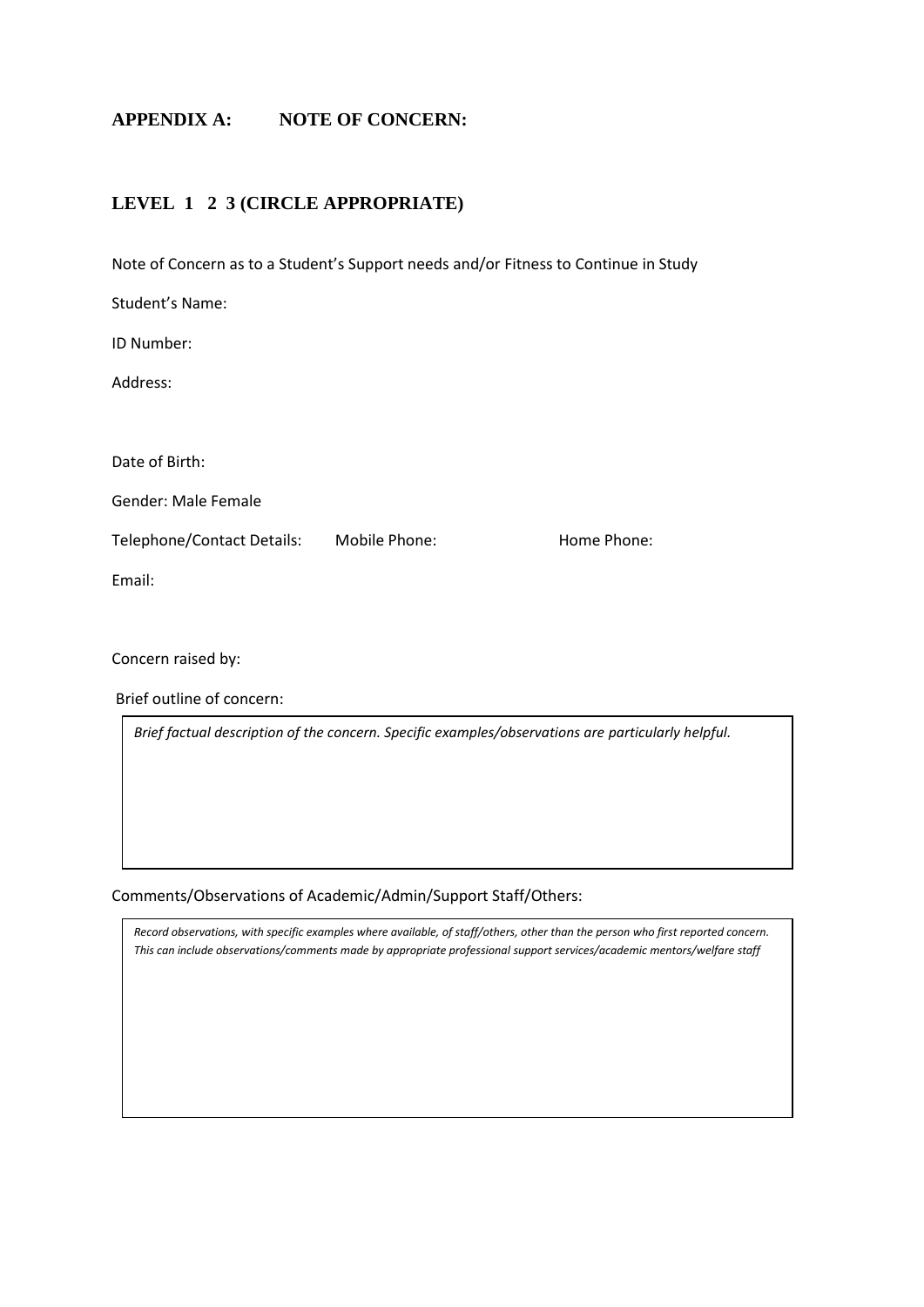Student's Comments/Observations:

*The student should be invited to record his/her comments/observations on the concerns and the support plan/follow-up arrangements.* 

Agreed Action Plan:

*This may include details of any supports recommended/arranged, as well as agreed outcomes that are desirable and limits of acceptable interactions/behaviour, where appropriate.*

Review Date:

Important Note: (If Leave of Absence or Withdrawal is being considered)

It is important to consider all possible financial implications of a leave of absence or withdrawal from your degree programme. There may be financial implications for your registration/tuition fees or grant if or when you return to third level at a later date. Further detailed advice can be obtained from the Student Budgetary Advisor at [studentbudgetingadvice@ucc.ie](mailto:studentbudgetingadvice@ucc.ie) or on [www.ucc.ie/en/studentbudget,](http://www.ucc.ie/en/studentbudget) and the Fees Office UCC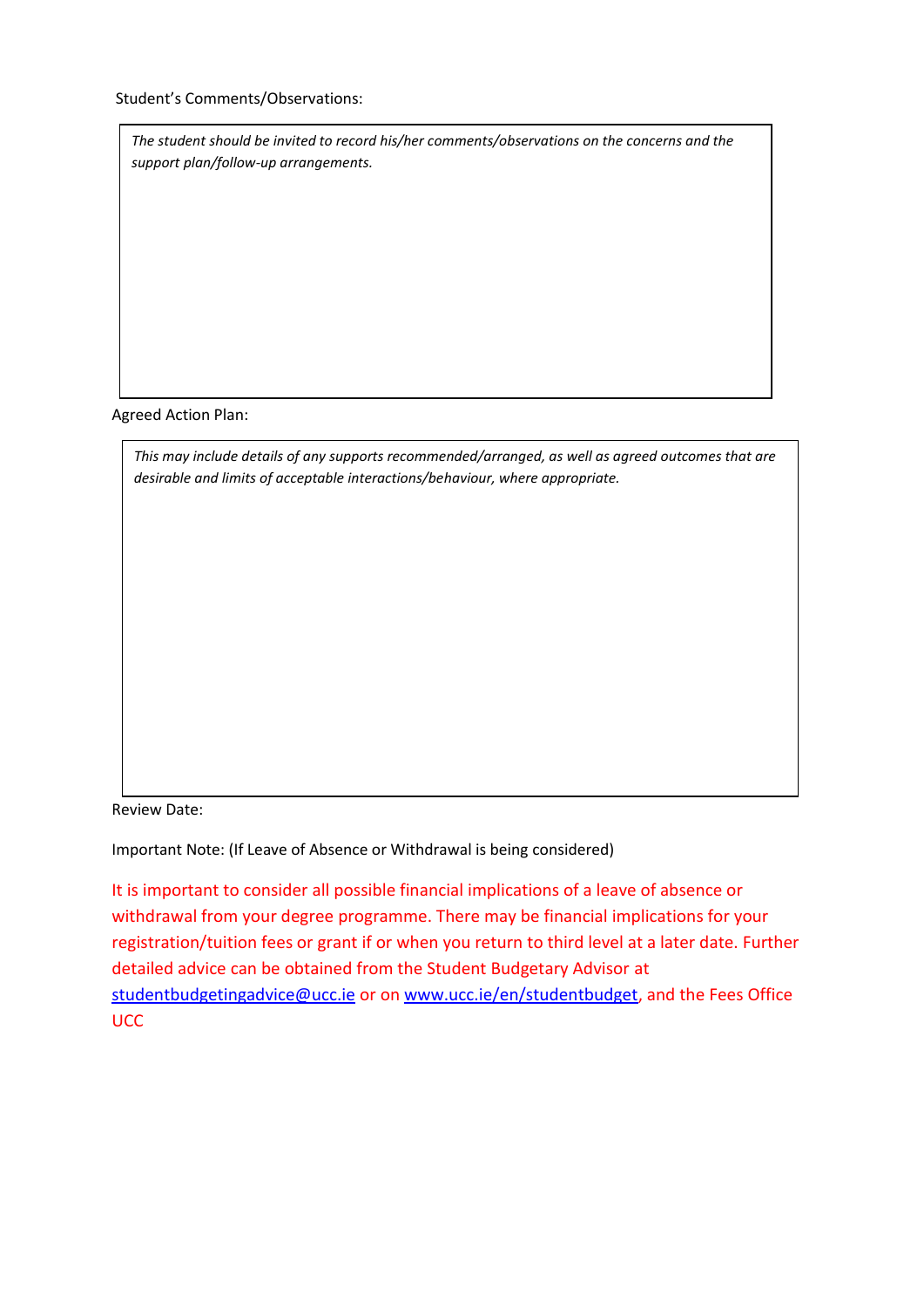#### Declaration:

I understand the nature of the concern(s) raised by the university, as has been explained to me and outlined in this document and the possible impact/consequences that this/these concern(s) may have upon my own fitness to continue in study.

I also understand the impact that this/these concern(s) may have upon the community of fellow students and staff who are working and studying at the University and to which I belong.

I have agreed to work towards the action plan outlined above, which has been developed to support me.

I understand that if I am unable or unwilling to carry out the action plan, the university will need to consider taking appropriate or remedial actions, or referral as my situation will require.

I understand and consent to information surrounding my fitness to continue in study being shared with other relevant services within the University. A copy of this Action Plan will therefore be submitted to the Head of Academic Unit/Student Experience and *(insert other specific)* and other staff as deemed appropriate by the Head of Academic Unit/Head of Student Experience.

I am aware that this Note of Concern will be retained by the Head of Academic Unit/Student Experience.

Whilst I understand that the University has a duty of care to provide reasonable supports to me,

I am responsible for my own health, wellbeing and actions and it is my responsibility to be fit to continue in study

I agree to this case being reviewed (*insert x days/weeks or months time)*.

| Signed: | (Student)                                          |
|---------|----------------------------------------------------|
| Signed: | (Head of Academic Unit/Head of Student Experience) |

Dated: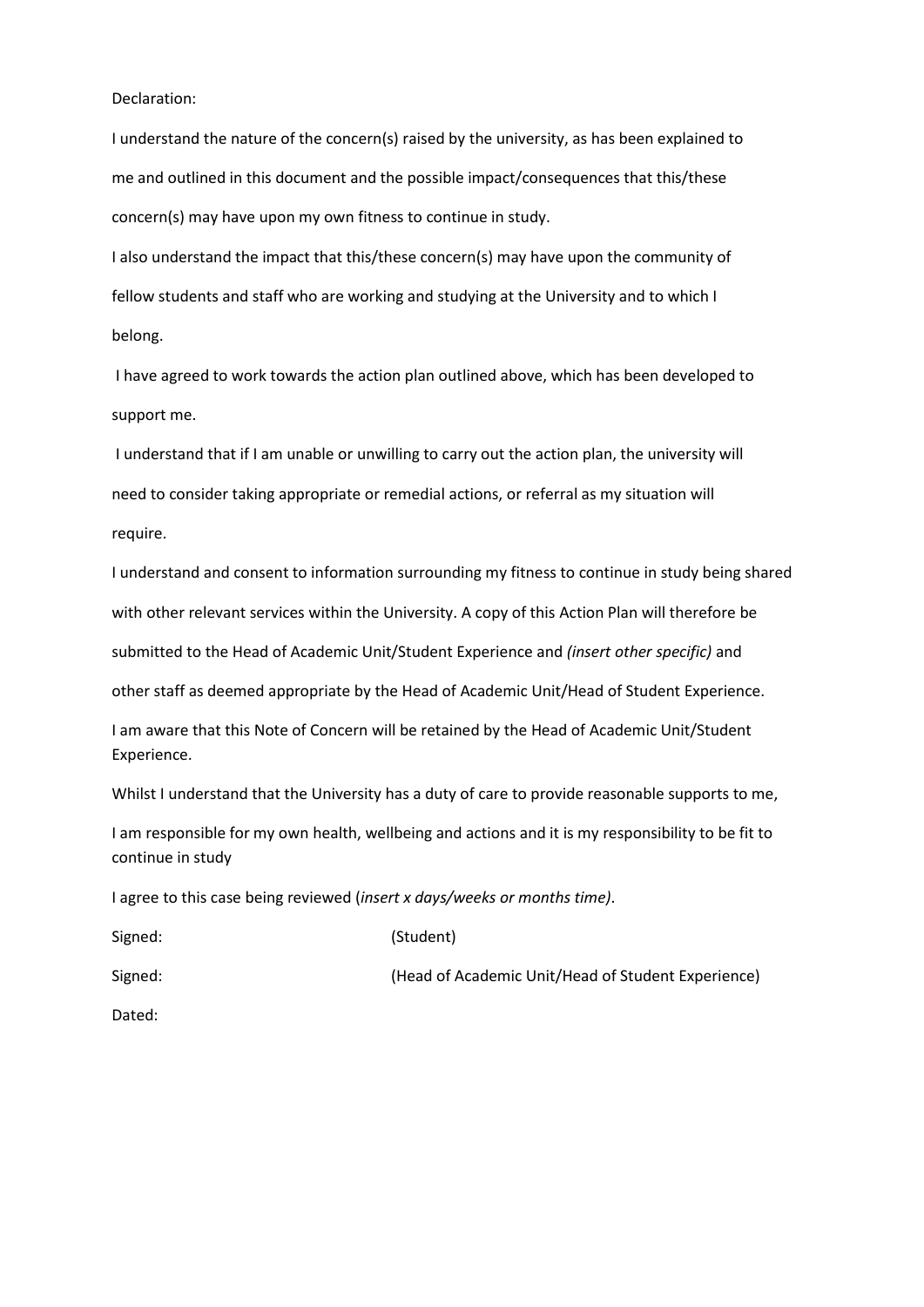## **APPENDIX B: LEVEL 2 RESPONSE: MULTIDISCIPLINARY CASE REVIEW**

#### **B1 Purpose**

A multi-disciplinary case review meeting shall be convened by the Head of Student Experience ("Head of SE") in consultation with the Head of Academic Unit ("Head of AU") once a Level 2 Response is invoked under the Fitness to Continue in Study Policy:

- to consider the concerns noted
- to obtain the views of relevant parties including the student
- to formulate an agreed support and follow up plan
- to support a student who wishes to withdraw voluntarily/take leave of absence on grounds of fitness
- to provide information to allow the Head of SE determine if escalation to a Level 3 Response is required

### **B2 Attendees at/Submissions to the Multidisciplinary Case Review**

The decision as to whom should attend or submit material to a multidisciplinary case review meeting will be made by the Head of SE, in consultation with the Head of AU, on a case by case basis.

**Chair** Head of Student Experience or Delegate

#### **Attendees drawn from**:-

- Head of AU or his/her nominee. **(Attendance Required)**
- The student. It is in the student's interest to attend at least a portion of any case review meeting and attendance should be encouraged. A case review meeting can proceed without the student if the student is unwilling or unavailable to attend. **(Attendance Desirable).**
- The student may be accompanied by a friend/other to provide support. **(Attendance Desirable)**
- In circumstances where the student opts not to request a friend/other to attend, the student may opt to request that one of two named officers of the University (1 male, 1 female) provides advice and attends the meeting to assist and advise them. These officers to be nominated by the Head of SE. (**Attendance Desirable).**
- A student with a disability also has the right to be accompanied by a support worker as appropriate to their needs. (**Attendance Desirable).**
- Individual(s) who reported the concern, as per the Note of Concern. **(Attendance Desirable)**
- Members of UCC staff from other student services. e.g. Student Health Department, Student Counselling and Development, the Disability Support Service, International Education Office. **(Attendance Desirable)**
- Students' Union Welfare Officer. **(Attendance Desirable)**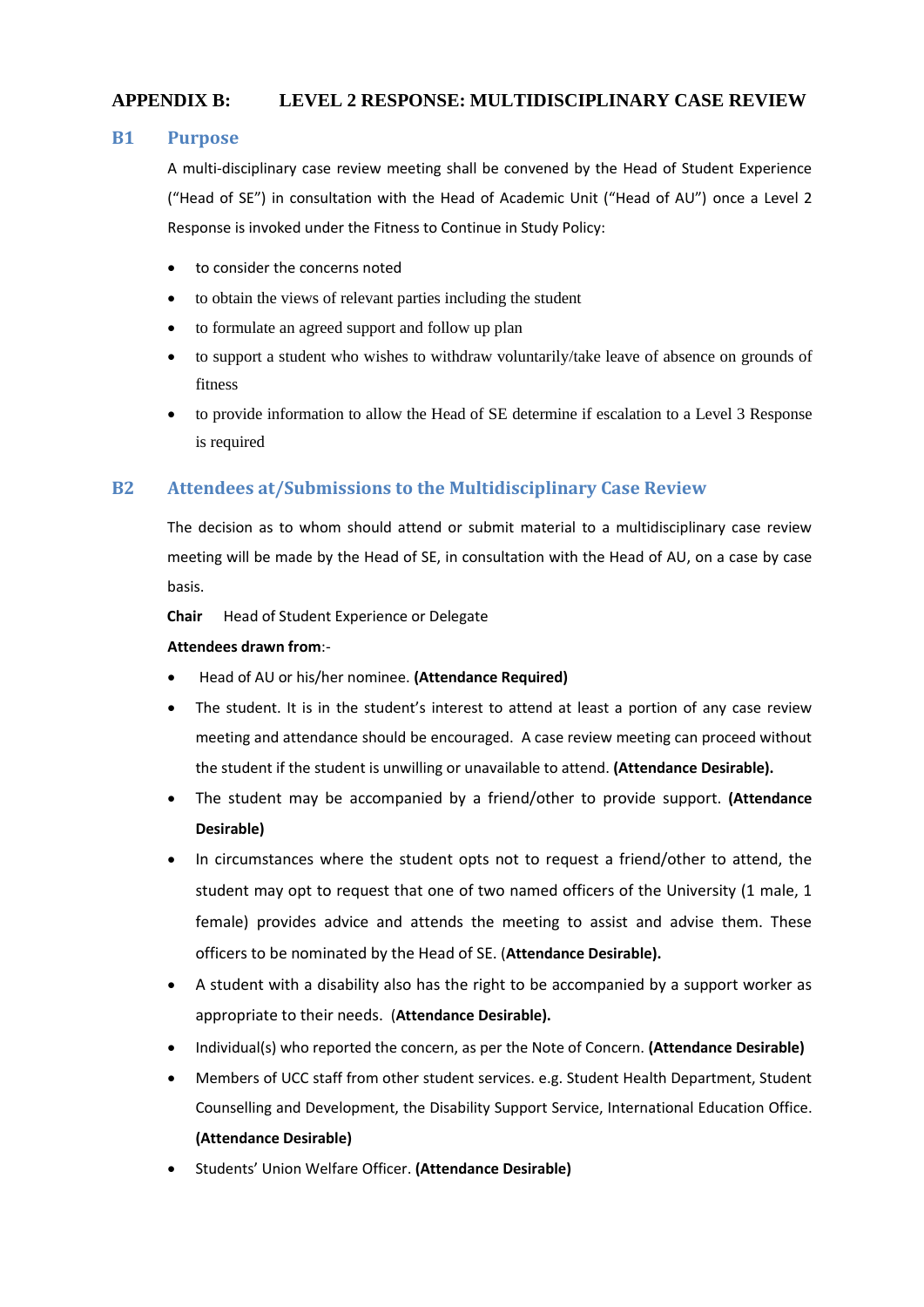- Others. Occasionally external expertise or advice may be required. **(Attendance as needed)**
- Secretarial Support for the Case Review: Provided by the Student Experience Office

In circumstances where any of the named above as "Attendance Desirable" or "As Needed" are not in a position/willing to attend, the Case Review Meeting will invite, accept, and consider a written submission in-lieu of attendance. The Chair shall reserve the right to determine if any parts of the meeting or material submitted are reserved business, and to be considered only by those deemed as Attendance Required, above.

#### **B3 Conducting a Multidisciplinary Team (MDT) Case Review**

The student will normally be informed in writing at least 48 hours prior to the meeting of the date, time and place of the meeting and the nature of the concerns to be addressed. The student should also be furnished with any documents that will be referred to in the meeting to include the Note of Concern. The above may be posted to the Student's last known place of address according to the records of the university. The multidisciplinary team case review meeting is an opportunity to develop a co-ordinated response that best meets the reasonable support needs of students. The convening of and attendance at a multidisciplinary case review panel can be a source of stress for staff and particularly so for the student involved. It is important that the language used and the tone of communications before, during and after the Multidisciplinary Case Review takes account of the possibility of this stress for all concerned. The outcomes possible from a Multidisciplinary Case Review are listed in Section 14 above. It is highly desirable that a plan to support and monitor the student is agreed with the student, and signed off as agreed by both the student and the Head of SE. A formal note of the case review meeting is taken and held by the Head of the SE. (See Appendix A: Note of Concern) This Note of Concern is to be shared with the Head of School and others as deemed appropriate by the Head of Student Experience. This Note of Concern is to be shared with the Head of AU and others as deemed appropriate by the Head of SE. The Note of Concern and a copy of the outcome should be furnished to the student as soon as reasonably practicable. The effectiveness of the measures taken are then reviewed at a follow-up Multi-disciplinary Case Review meeting, the time interval and date to be set by the Head of Student Experience. In the event that

- the student is unable or unwilling to commit to an agreed plan, **or**
- the student is unwilling to allow sharing of the agreed plan with the Head of AU, **or**
- there is a sufficient level of concern at the first Multi-disciplinary Case Review meeting, **or**
- the concerns persist/are not remitted sufficiently at a subsequent Multidisciplinary Case Review meeting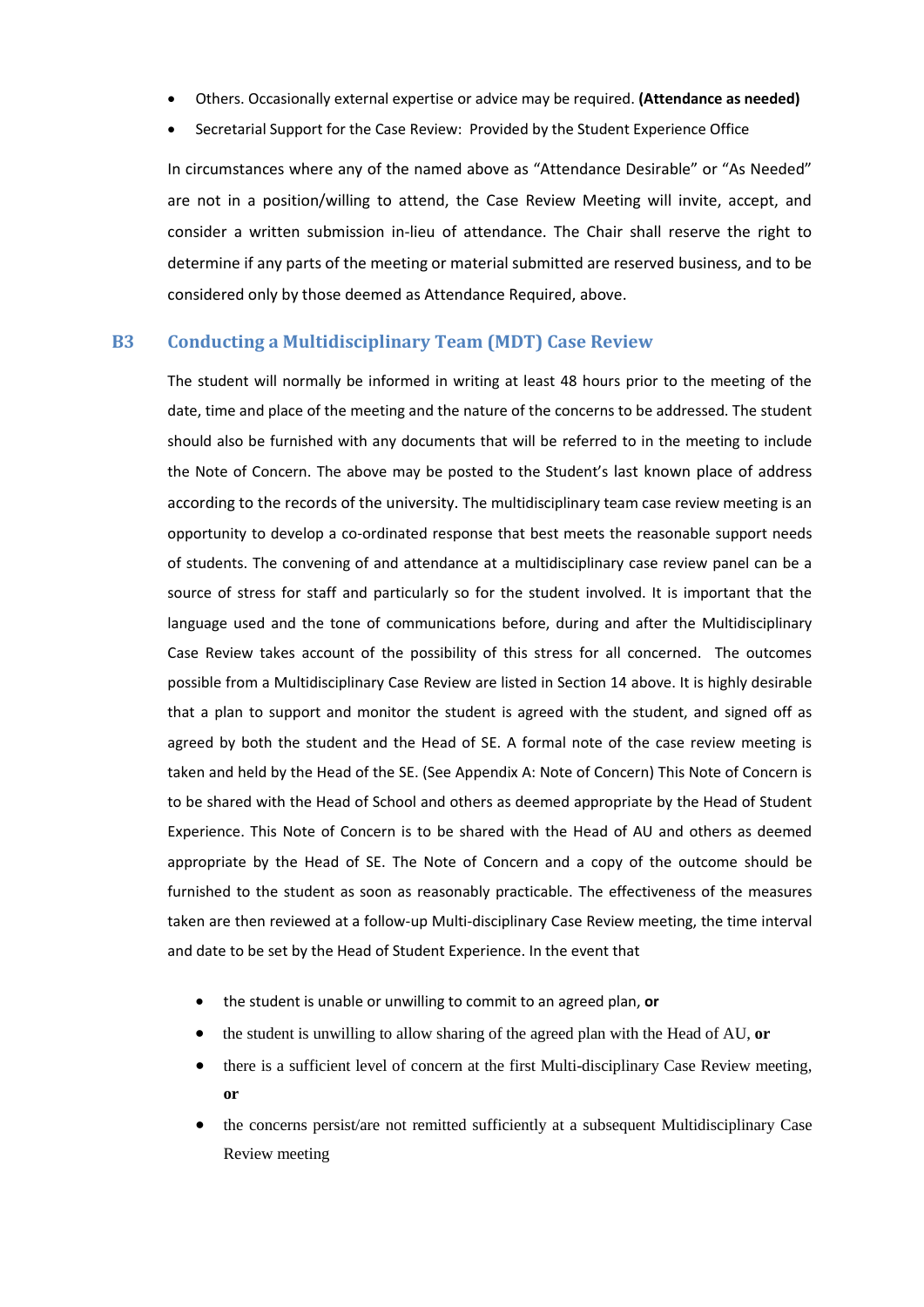the Head of Student Experience shall invoke a Level 3 Response and convene a Fitness to Continue in Study Panel.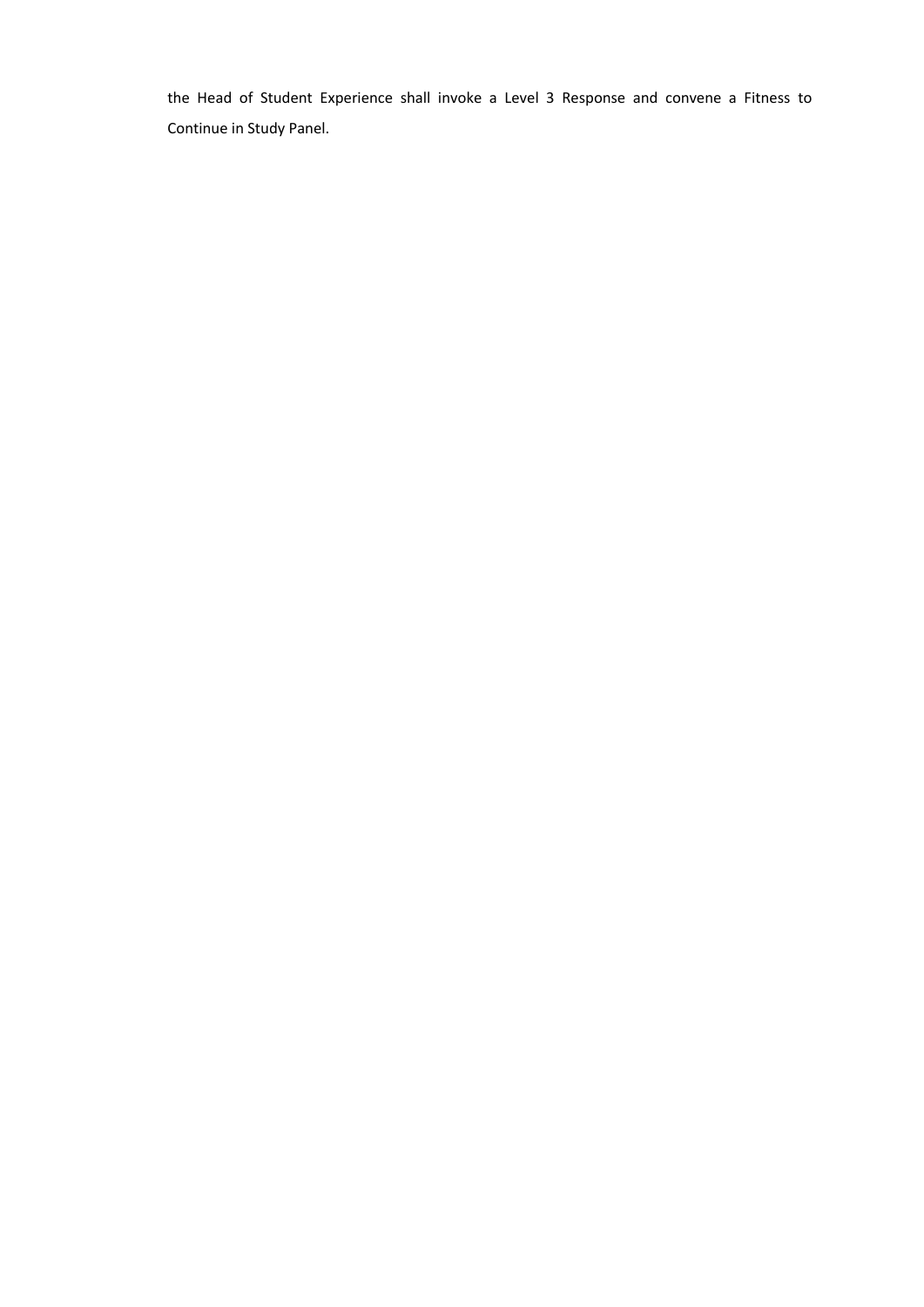# **APPENDIX C: LEVEL 3 RESPONSE: FITNESS TO CONTINUE IN STUDY PANEL REVIEW**

#### **C1 Purpose**

A Level 3 Response shall be invoked by the Head of SE in consultation with the Head of AU and result in the convening of a Fitness to Continue in Study Panel Review to determine a student's fitness to continue in study

### **C2 Membership of a Fitness to Continue in Study Panel**

The Fitness to Continue in Study Panel shall be convened as and when necessary by the Head of SE. The panel shall be constituted as follows:

- The Registrar and Senior Vice-President Academic (Chair)
- The Head of Student Experience
- The Head of AU
- The SU President or Nominee.
- Other relevant individuals in relation to the particular case as agreed by the Registrar and the Head of Student Experience, in attendance

#### **C3 Conducting a Fitness to Continue in Study Panel Review**

The student will normally be informed in writing at least 48 hours prior to the meeting of the date, time and place of the meeting and the nature of the concerns to be addressed. The student should also be furnished with any documents that will be referred to in the meeting to include the Note of Concern or any existing active Notes of Concern. The above may be posted to the Student's last known place of address according to the records of the University. The convening of and attendance at a Fitness to Continue in Study Panel Review may be a source of stress for staff and particularly so for the student involved. It is important that the language used and the tone of communications before, during and after the Fitness to Continue in Study Panel Review takes account of the possibility of this stress for all concerned. The Fitness to Continue in Study Panel shall consider existing active Notes of Concern, (or raise a New Note of Concern if none exists), and amend or record the Note raised to show it as a Level 3 Note of Concern. (See Appendix A)

It is in the student's interest to attend at least a portion of any Fitness to Study Panel Review and attendance should be strongly encouraged. The student may be accompanied by one other person to provide support. A student with a disability also has the right to be accompanied by a support worker as appropriate to their needs. A Fitness to Study Panel Review can proceed without the student if the student is unwilling or unavailable to attend.

The Fitness to Continue in Study Panel shall consider relevant submissions and records already existing from earlier Level 1 or Level 2 responses relating to the Student. It shall also consider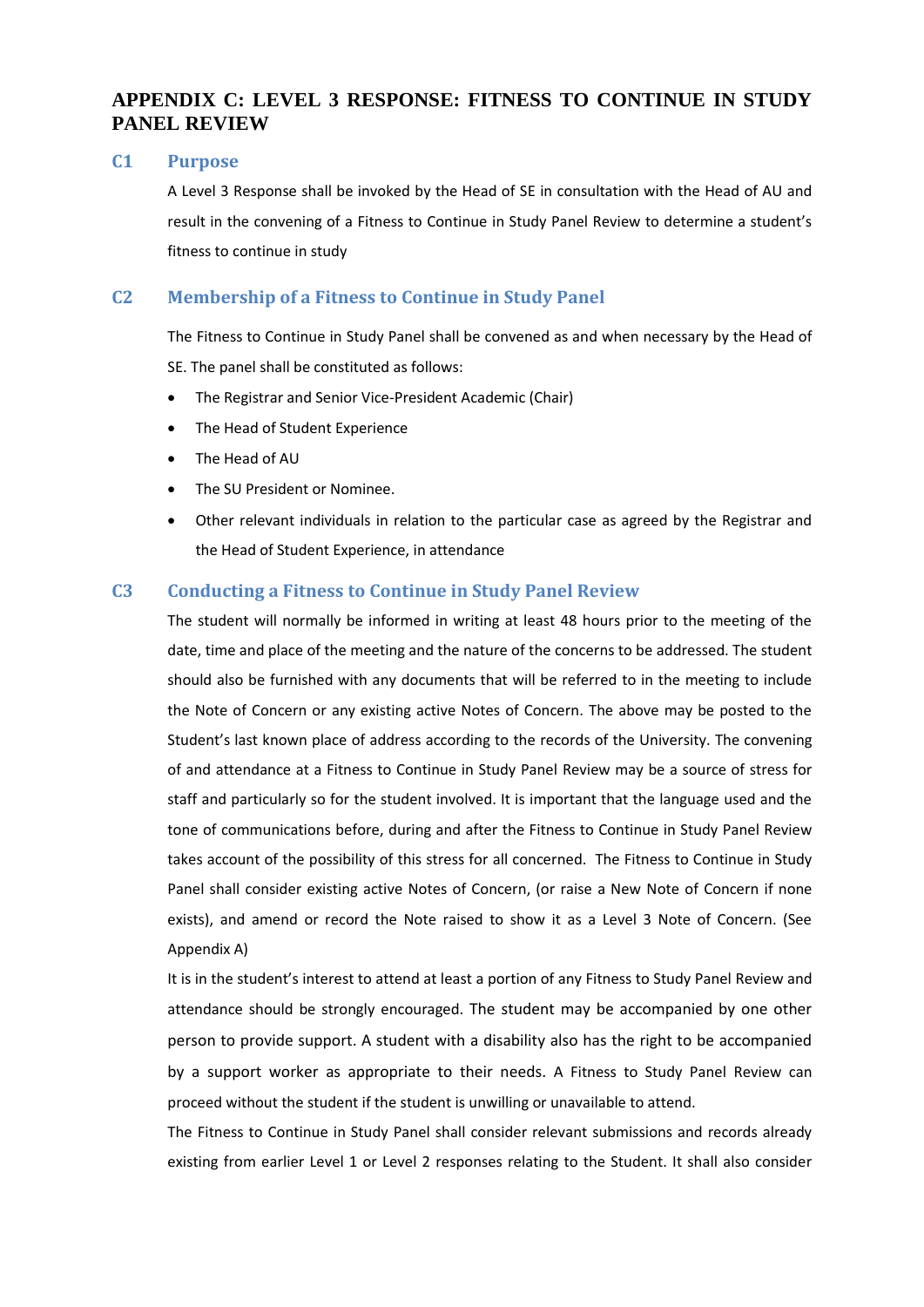submissions from the student, when available. Expert, independent opinion shall be sought from suitably qualified professionals, who do not have a therapeutic conflict of interest. In most cases this opinion should be sought from a Consultant Occupational Health Physician or independent Consultant Psychiatrist of the universities' choosing. The Fitness to Continue in Study Panel is not obliged to accept the recommendations of external experts, and the final decision as to a student's fitness to continue in study is made by the Fitness to Continue in Study Review Panel. A simple majority applies in the event of non-unanimous opinion of members of the Panel. The outcomes possible following a Fitness to Continue in Study Panel Review are listed in 16 above. A copy of any outcome reached shall be sent to the student as soon as reasonably practicable.

### **APPENDIX D: TEMPORARY SUSPENSION**

Where it appears in the opinion of the Registrar and Senior Vice President Academic that there are grounds for concerns about a student's Fitness to Continue in Study, then he/she, having sought such advice as he/she deems appropriate, shall be entitled to suspend a student on the following basis:-

- D1 That suspension is temporary and necessary to protect the university community and that on balance, the Registrar and Senior Vice President Academic is of a view that the duty of care owed to others is overriding in the particular circumstances.
- D2 A suspension may be verbal and to take effect as the Registrar and Senior Vice President Academic deems appropriate and shall be confirmed in writing as soon as is practicable.
- D3 That any such suspension is reported to the next scheduled meeting of Academic Board by the Registrar and Senior Vice President Academic and is reviewed by him/her, in consultation as may be appropriate, at least fortnightly thereafter. The Registrar and Senior Vice President Academic will update the Academic Board at scheduled meetings for the duration of the temporary suspension.
- D4 That suspension shall not be regarded as an indication as to whether or not the grounds for concern is proven.
- D5 That suspension may be limited to certain premises, placements or University activities or modules of studies.
- D6 That every reasonable effort is made to continue to support the student's academic studies so that, in so far as possible, the student is not disadvantaged academically. In the case of suspension due to mental health, continuation of support for the student's academic studies during the temporary suspension may not be possible.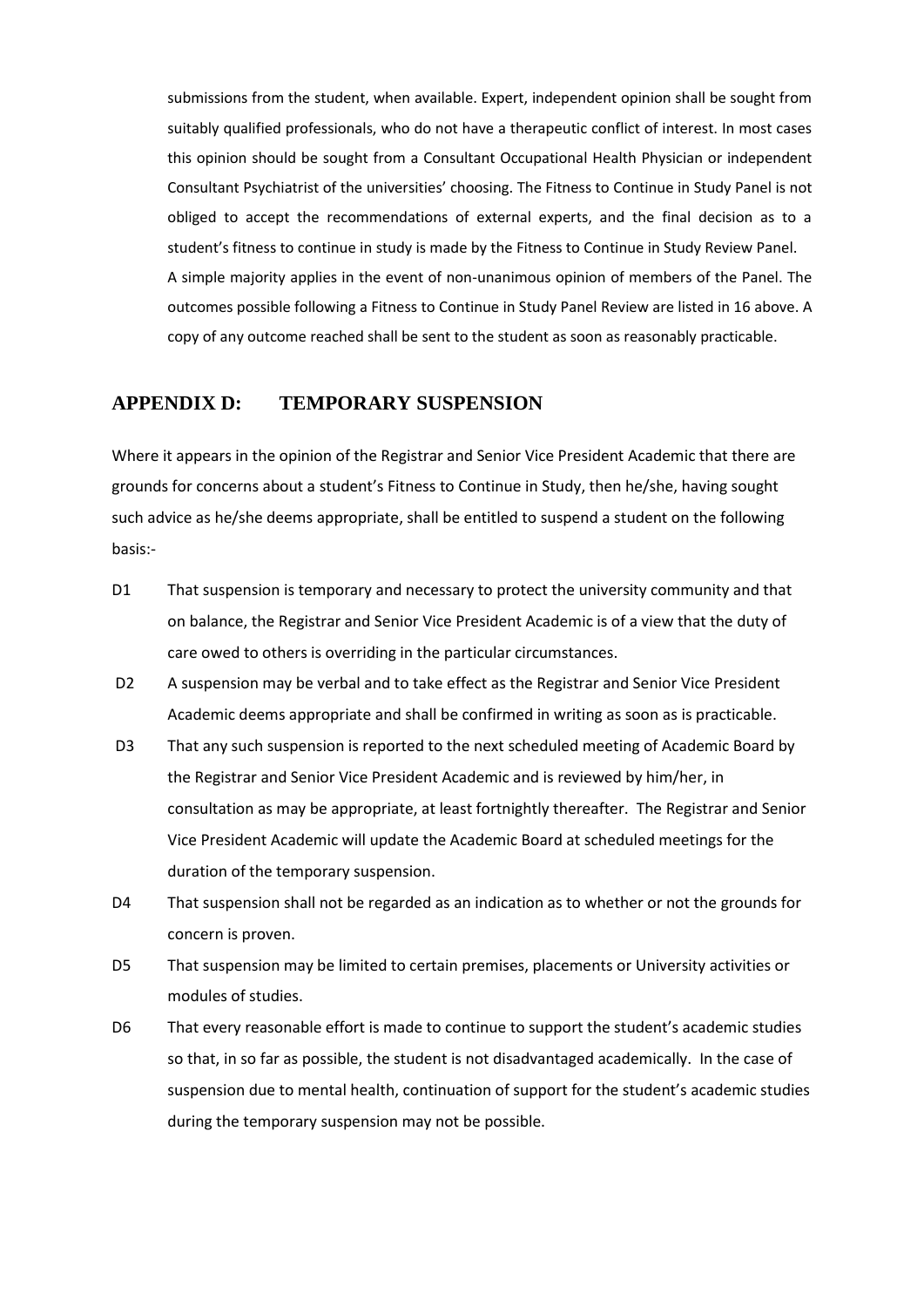- D7 That suspension shall be for no longer than the time necessary for a matter to have been considered and decided upon under this Fitness to Continue in Study policy or for an appeal to have been heard and decided upon.
- D8 In cases of suspension due to mental health issues, the suspension may be for a longer period and in such cases should be reviewed by the Registrar and Senior Vice President Academic and reported to the Academic Board at each scheduled meeting of the Academic Board while the suspension remains in place.
- D9 That this power shall be exercised with caution and with due regard to natural justice and fair procedures.
- D10 That the Registrar and the Senior Vice President Academic shall be accountable to the Academic Council in respect of the exercise of his/her power of suspension.
- D11 Where the Registrar and Senior Vice President Academic exercises the power of suspension, he/she shall, as soon as practicable, notify the Head of AU and/or the Head of SE and shall call a meeting of the Fitness to Continue in Study Panel Review soon as practicable from the date of the suspension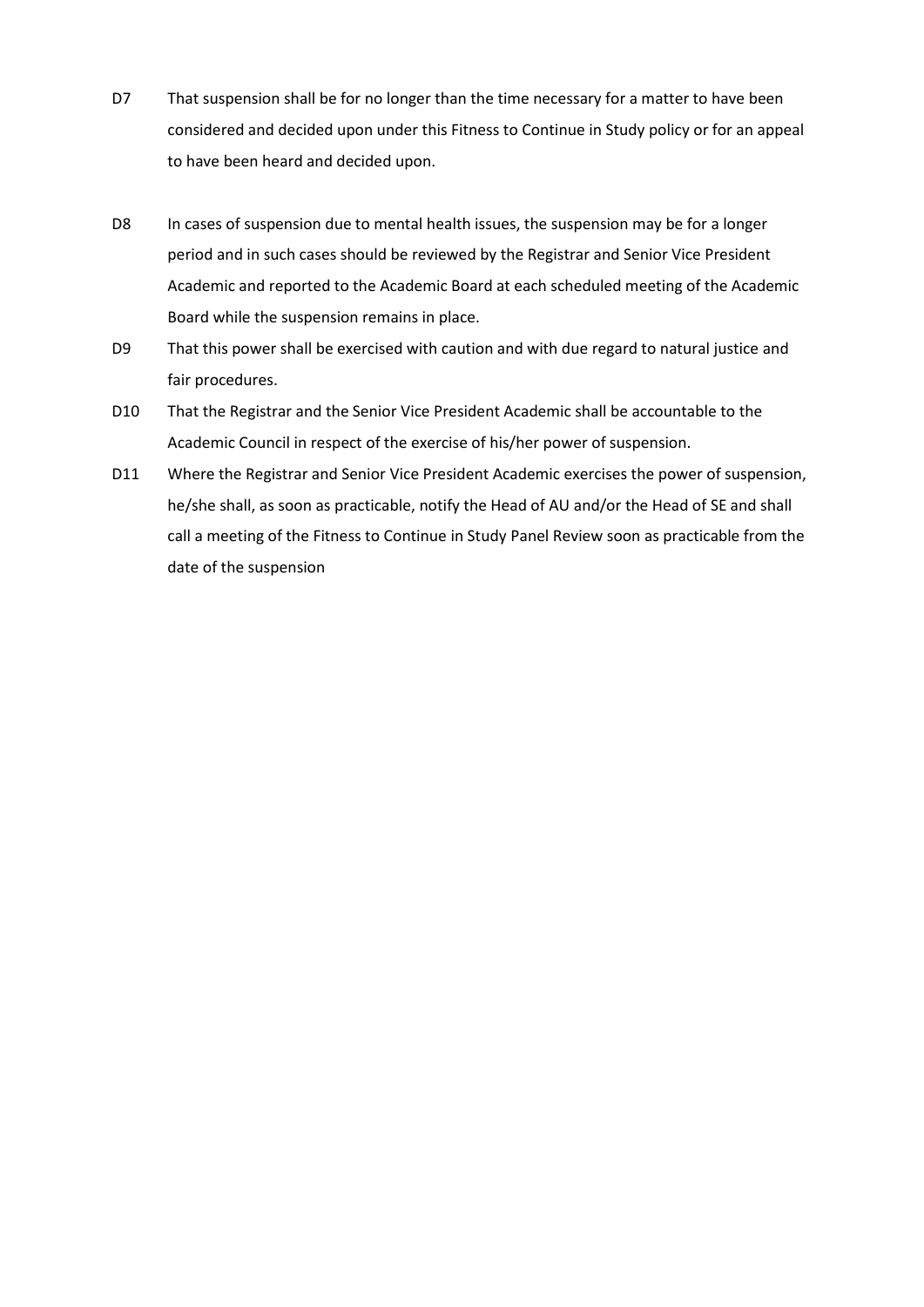### **APPENDIX E: APPEALS**

- E1A student may appeal the decision of the Registrar and Senior Vice President to require the student to take leave of absence from study for an agreed period, (as the outcome reached following a Fitness to Continue in Study Panel Review.)
- E2 Such appeals must in writing and lodged with the Chair of the Fitness to Continue in Study Appeals Committee within 5 working days from the date of the posting of a decision notification by the Fitness to Continue in Study Review Panel to the student. The appeal must state in sufficient detail the grounds of the appeal.
- E3 Where an Appeal is made in accordance with the above, then the decision which was made by the Fitness to Continue in Study Review Panel shall be deferred until the Appeal is determined. The student shall be permitted to continue in study pending outcome of the appeal and during this period of deferral. This provision for deferral does not apply in relation to a temporary suspension where in the opinion of the Registrar and Senior Vice-President Academic that suspension is, on balance, necessary, to protect the public and the duty of care owed to others is overriding in the particular circumstances.
- E4 On receipt of an Appeal, the Chair of the Appeals Committee shall as soon as practicable send notice of the Appeal to the Appeal Committee and to Fitness to Continue in Study Review Panel and request the Panel furnish to the Appeal Committee an accurate summary of the evidence and any submission tendered at the Panel review, including Notes of Concern from preceding Level 1 or Level 2 responses, the findings of the Fitness to Continue in Study Review Panel and the outcomes imposed on the student. The Chairperson of the Fitness to Continue in Study Review Panel, or his or her nominee, shall furnish this to the Appeal Committee so far as is practicable within 10 days of being so requested to do so by the Chair of the Appeals Committee.
- E5 The Appeal Committee will, at its absolute discretion, consider the Appeal in such a manner it deems appropriate to the circumstances of the case, having regard to fairness and due process.
- E6 The Appeal Committee shall not be obliged to hear or accept further submissions from the student, whether written or oral, but if it decides to do so, the student must be notified in writing and that notification must specify the date, time and location for the making of any oral submission or the date for the delivery of written submissions which date, in either case, must not, except in exceptional circumstances, be earlier than 10 days or more than 30 days from the date of such notification, unless stated otherwise.
- E7 The Appeal Committee shall have the power, should it see fit, to hold a fresh hearing into the matter.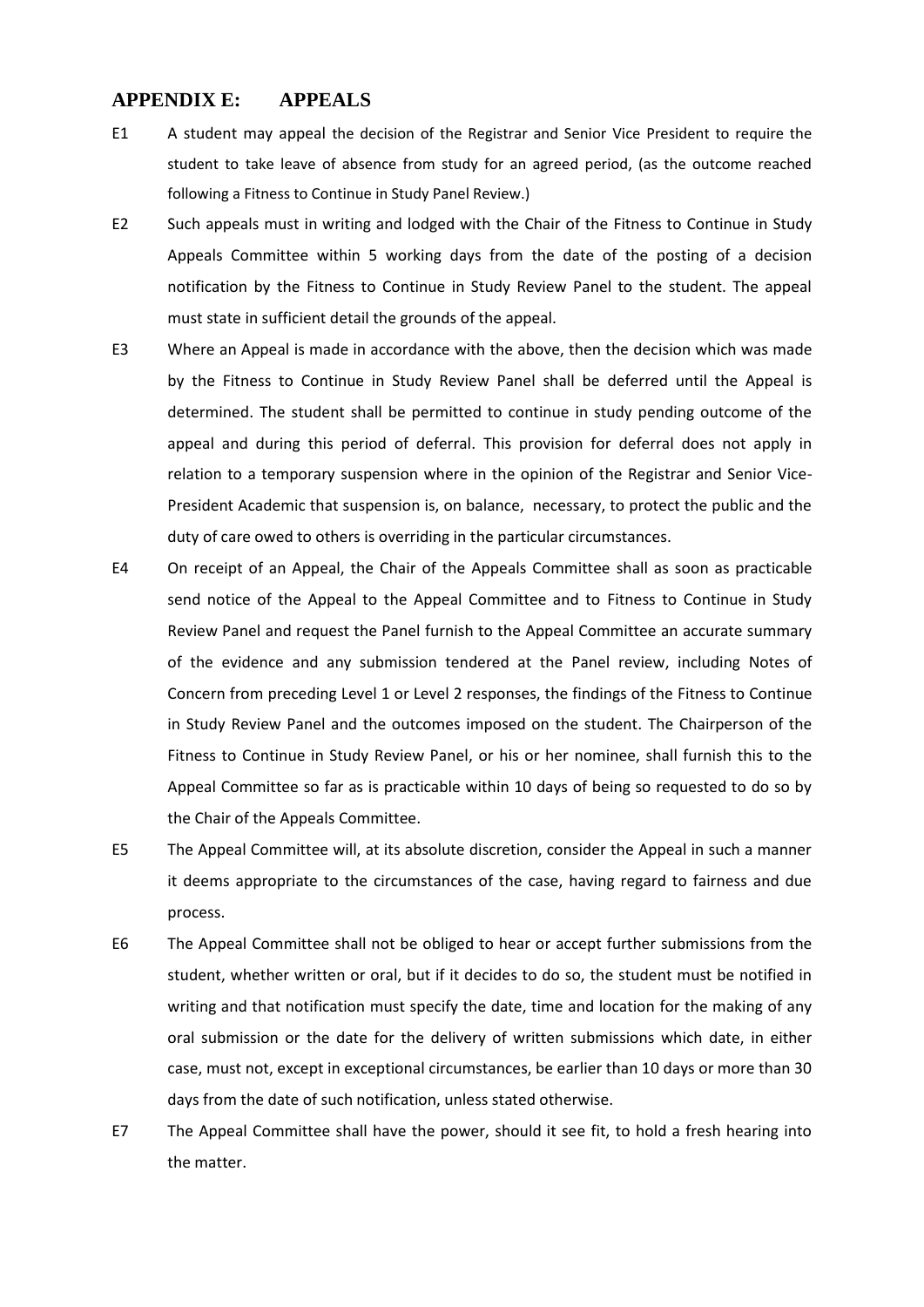- E8 The Appeal Committee shall determine the Appeal, and make whatever decision it considers appropriate in the circumstances on the balance of probabilities. The Appeal Committee shall have power to revoke or amend the decision of the Fitness to Continue in Study Review Panel in full or part. The Appeal Committee may direct the Fitness to Continue in Study Review Panel to reconsider the position further.
- E9 The decision of the Appeal Committee shall be final and binding and shall be reported to the Registrar and Senior Vice President Academic as Secretary of Academic Council.
- E10 The constitution of the Appeals Committee is set out in Appendix F below.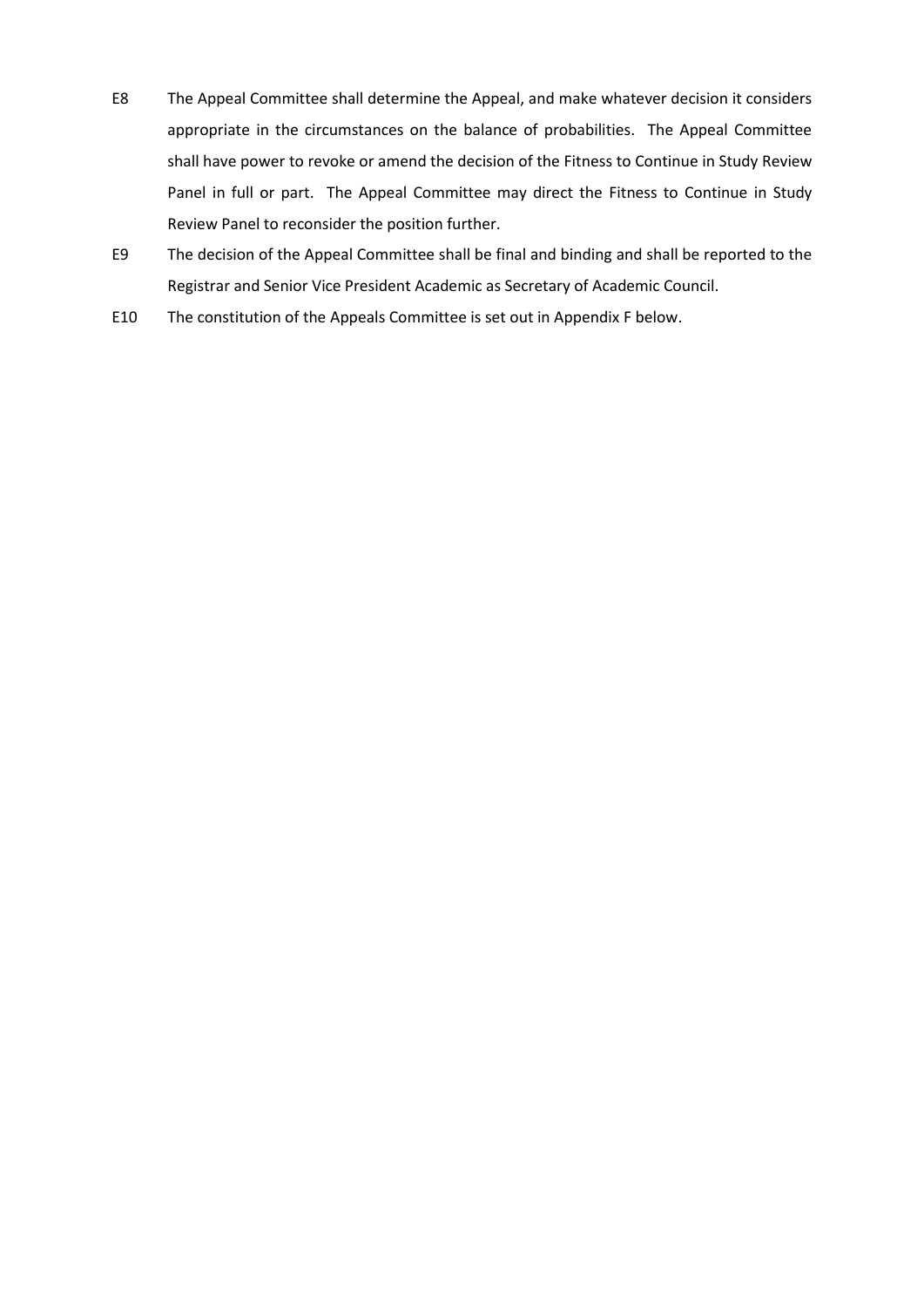### **APPENDIX F: CONSTITUTION OF APPEALS COMMITTEE**

- F1 The Academic Council shall establish a Fitness to Continue in Study Appeals Committee to consider any appeals arising from a decision of a Fitness to Continue in Study Review Panel
- F2 The Appeal Committee shall comprise of 5 members all of whom shall be members of the Academic Council.
- F3 The quorum of the Appeal Committee for any meeting or hearing shall be 3 members.
- F4 The Appeal Committee shall hold office for a period of 3 years.
- F5 No member of the Fitness to Continue in Study Review Panel shall be a member of the Fitness to Continue in Study Appeals Committee.

#### **APPENDIX G: RETURN TO STUDY PROCEDURES**

#### **G1 Return to Study Procedures**

No less than 2 months prior to the end of the agreed period of absence the student will be issued with a letter of re-engagement by the relevant Academic Unit and the Student Records Officer will be issued with a copy of this letter. This letter may include conditions of re-engagement as defined by the Academic Unit.

It is recommended that students returning after a leave of absence contact the Academic Unit as soon as possible upon receipt of the letter of re-engagement to discuss the implications of returning to study, and if necessary ensure that any support is in place before recommencing their studies.

Failure on the part of the student to respond may lead to termination of studies.

The Head of theAU and/or the Head of SE may require any returning students to attend for medical examination at a medical practitioner of the university's choosing and s/he will only be allowed to return on the production of a report from such designated medical practitioner that the student is fully fit to return. Students who were required to take leave of absence following a prior Level 3 response and a Fitness to Continue in Study Panel Review, are required to attend a Multi-disciplinary Case-Review meeting no later than 4 weeks following their re-registration on return to study. This Multi-disciplinary Case Review meeting shall be convened by the Head of SE as described under Level 2 Response (Appendix B).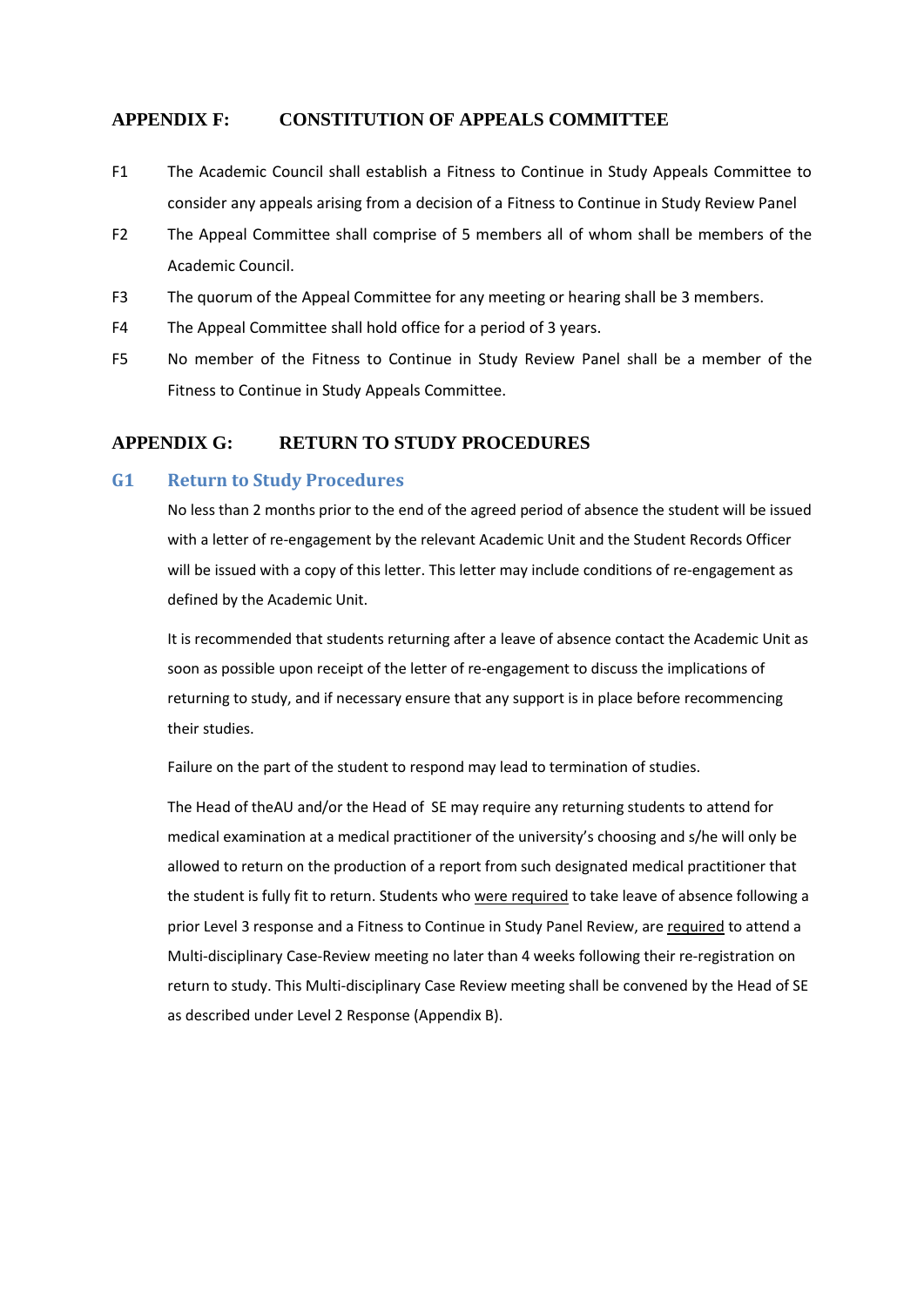Students who voluntarily withdrew/took leave of absence on grounds of fitness at a prior Level 2 Response, shall be encouraged to attend a face-to-face meeting with the Head of SE or his/her delegate to consider any on-going concerns, and on-going support needs.

#### **APPENDIX H: USEFUL RESOURCES**

UCC POLICIES PAGES:

http://www.ucc.ie/en/current/policies/

#### <http://www.ucc.ie/en/ocla/policy/>

UCC MINDS DVDs: Available through the Student Counselling and Development Department. They are also on sale in the UCC Visitor's centre and in An Siopa, in Áras na MacLéinn. These very useful twin DVDs have been developed by the Student Counselling and Development Department in UCC and are designed to help third level institutions identify and respond to stressed and at risk students. They contain many useful examples of ways to communicate more effectively with distressed and at risk students.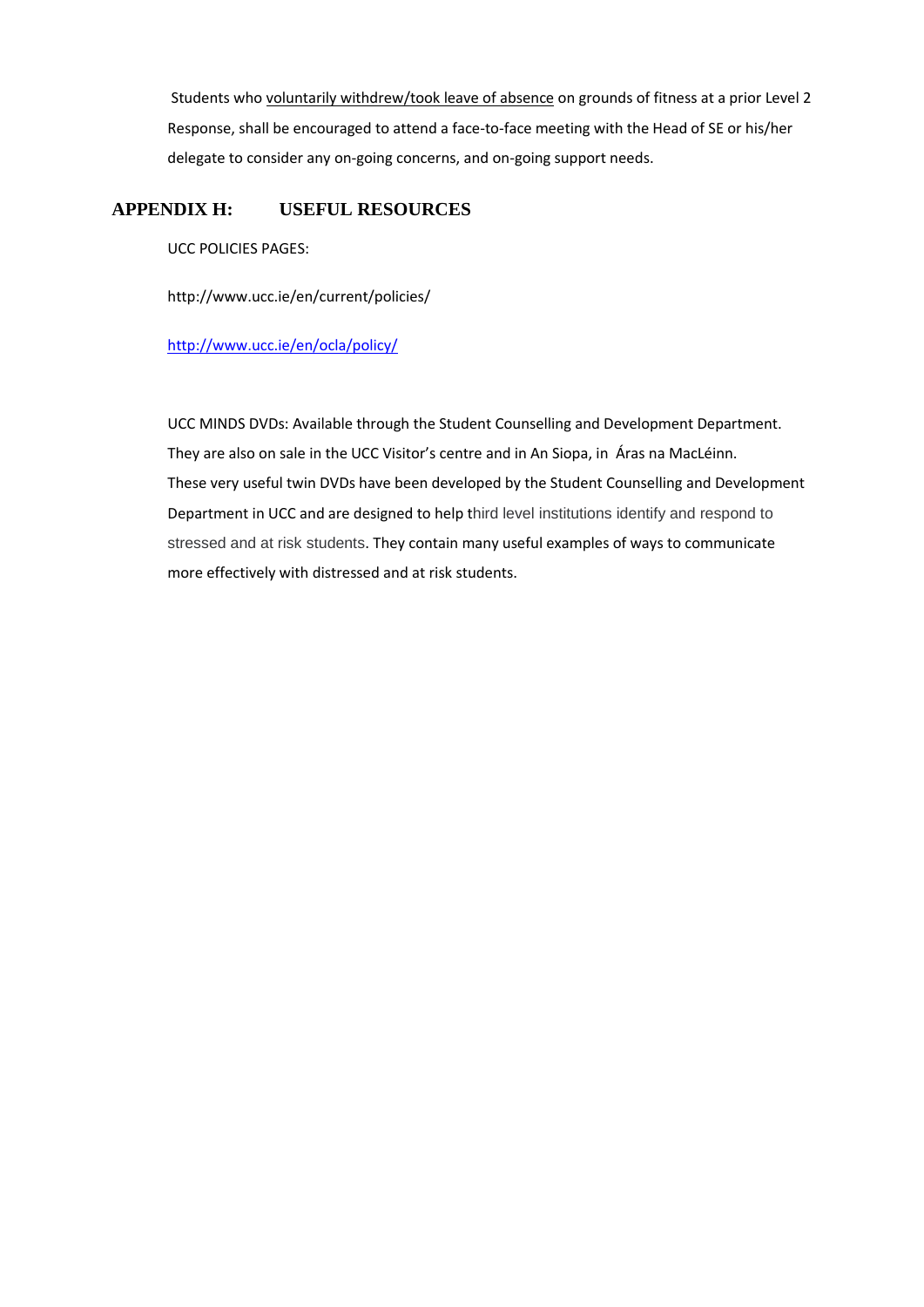# **APPENDIX I: FITNESS TO CONTINUE IN STUDY FLOW CHART**